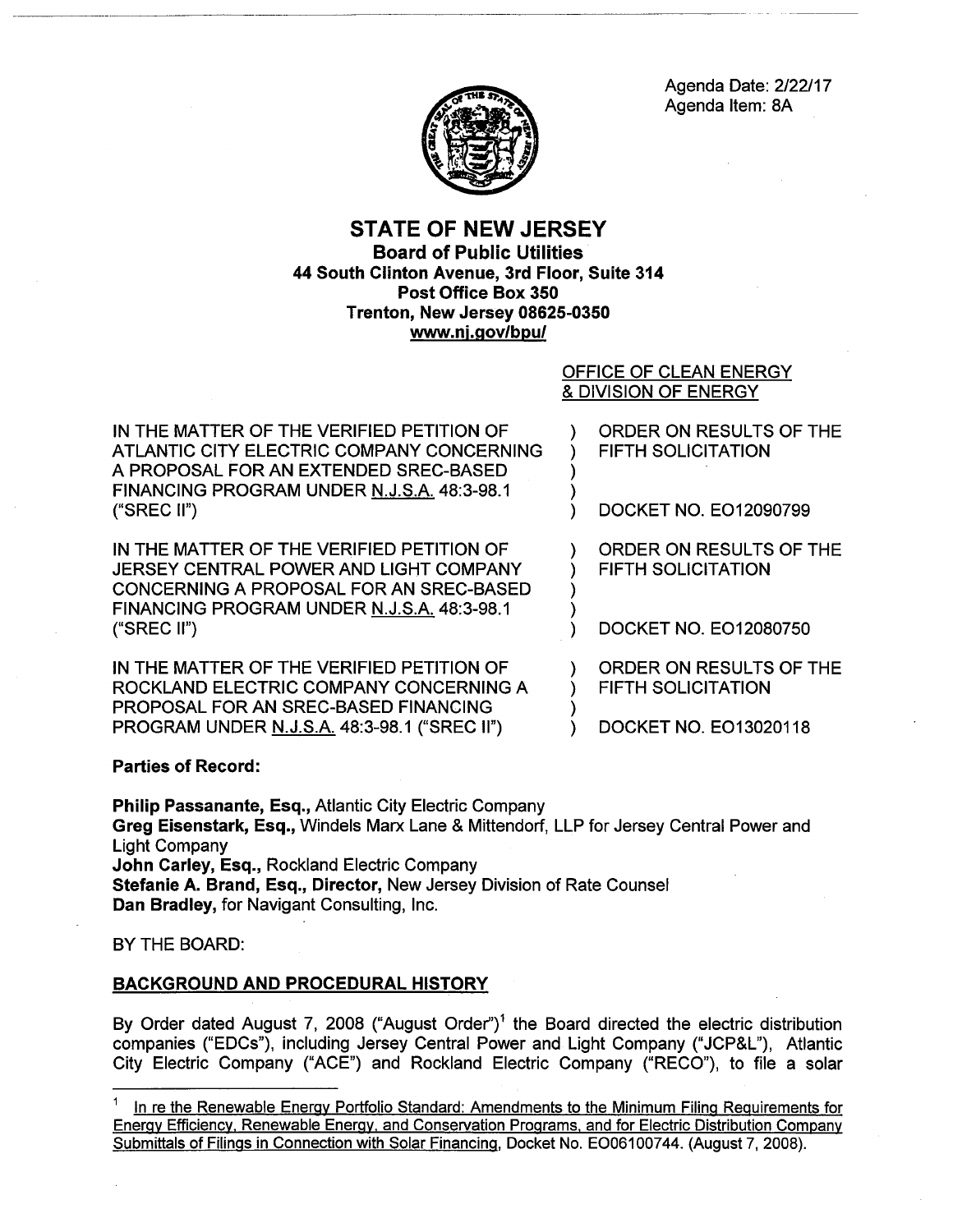renewable energy certificate ("SREC") financing program following certain mandatory design and filing requirements. These programs are referred to as the "SREC I Programs."

By Orders dated March 27, 2009 and July 31, 2009, the Board approved the SREC I Programs. Under the SREC I Programs, periodic solicitations were held for qualifying projects seeking to enter into SREC Purchase and Sale Agreements ("PSAs") with ACE, JCP&L or RECO. The last solicitation under the SREC I Programs was held in September 2011, and the contract awards under that solicitation were approved by the Board in November 2011.

In November 2011, the Board's Office of Clean Energy ("OCE") began a series of stakeholder meetings to develop recommendations related to the expiring SREC I Programs, and address issues raised by recently enacted legislation and by the State's renewable energy goals as expressed in the 2011 Energy Master Plan. By Order dated May 23, 2012, In re Review of Utility Supported Programs, Docket EO11050311V ("May 23 Order"), the Board authorized the extension of the previously approved utility-run SREC financing programs with certain modifications for a total capacity of 180 MW over three years, to be divided among the EDCs based on retail sales.

On August 15, 2012, JCP&L filed a petition<sup>2</sup> with the Board requesting approval of its "SREC II" solar financing program ("JCP&L Program"), pursuant to the Board's May 23 Order and pursuant to <u>N.J.S.A.</u> 48:3-98.1. JCP&L proposed a 52 megawatt ("MW") program modeled closely on the SREC I Programs. $3$ 

On September 6, 2012, ACE filed a petition<sup>4</sup> with the Board requesting approval of its solar financing program ("ACE SREC II Program"), also pursuant to the May 23 Order and N.J.S.A. 48:3-98.1. ACE proposed a 23 MW program modeled closely on the SREC I Program as well.

On February 1, 2013, RECO filed a petition with the Board requesting approval of its solar financing program ("RECO SREC II Program"), also pursuant to the May 23 Order and N.J.S.A. 48:3-98.1. The RECO SREC II Program was also proposed as a 4.5 MW program substantially similar to the SREC I financing program.<sup>5</sup>

After extensive discovery and discussions, ACE, JCP&L and RECO entered into separate stipulations with Board Staff, the New Jersey Division of Rate Counsel ("Rate Counsel") and the Solar Energy Industries Association agreeing to terms of the extensions of the SREC financing programs (collectively, "SREC II Programs"). By Orders dated December 18, 2013, the Board approved each of the stipulations. As part of the design of the SREC II Programs, the  $EDCs<sup>6</sup>$ jointly retain a solicitation manager ("SM") to run the solicitation process for qualifying

 $2$  In re Verified Petition of Jersey Central Power & Light Company Concerning a Proposal for an SRECbased Financing Program under N.J.S.A. 48:3-98.1, (Docket EO12080750).

<sup>&</sup>lt;sup>3</sup>In re Verified Petition of Jersey Central Power & Light Concerning a Proposal for a SREC-based Financing Program under N.J.S.A. 48:3-98, (Docket E008090840); In re Atlantic City Electric Company Renewable Portfolio Standard Amendments to the Minimum Filing Requirements for Energy Efficiency, Renewable Energy and Conservation Programs and for Electric Distribution Company Submittal of Filing<br>in Connection with Solar Financing, (Docket EO08100875).

<sup>&</sup>lt;sup>4</sup> In re the Petition of Atlantic City Electric Company Concerning a Proposal for an Extended SREC-based Financing Program Pursuant to N.J.S.A. 48:3-98.1, (Docket EO12090799).

 $<sup>5</sup>$  In re the Verified Petition of Rockland Electric Company Concerning a Proposal for an SREC-Based Financing Program Under N.J.S.A.48:3-98.1, (Docket No. EO09020097).</sup>

As used in the balance of this Order, EDCs refers to JCP&L, ACE and RECO. Public Service Electric and Gas runs its own separate solar financing programs.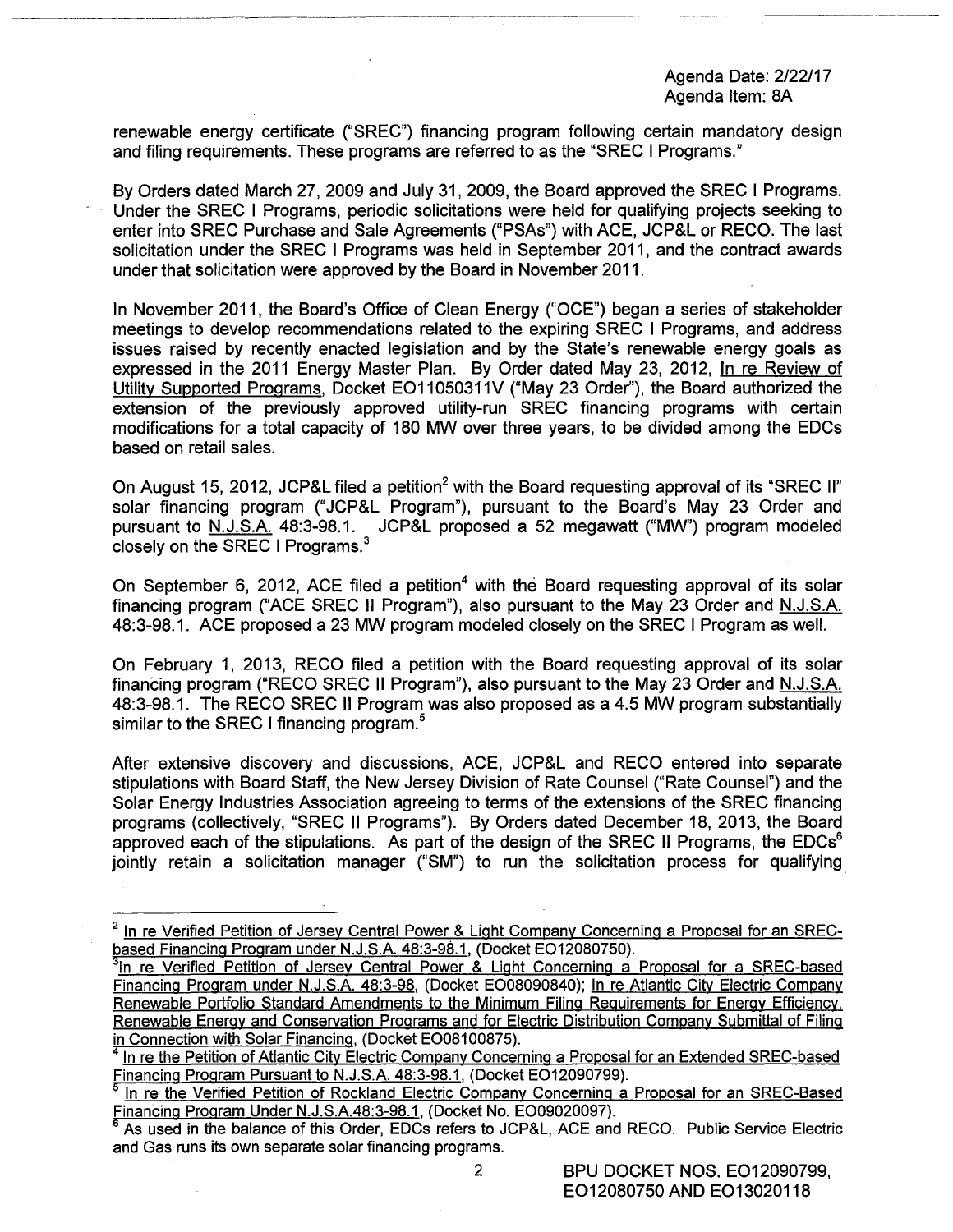applicants, including advertising the availability of the program, establishing a process for bid submittal and ranking the projects once bids are received in any round.

The EDCs chose Navigant Consulting, Inc. ("Navigant") to serve as SM. Together, they developed a solicitation process, which entailed the issuance of a Request for Proposals ("RFP") to select solar projects ("Project" or "Projects") with which to enter into PSAs, based on the proposed price of each Project's SRECs. Through the RFP process, the EDCs contract for the purchase of SRECs for the 10-year term of the PSA, and not for energy or capacity associated with any Project.

Navigant, as SM, finalized the terms of the RFP and related documents, and implemented and managed the solicitation process with input from the EDCs. Among the key features of the RFP, in accordance with the May 23 Order, were the pricing requirements. The RFP required pricing in the proposals submitted in response to the RFP to be the same for the entire 10 year term of the PSA. The RFP clearly articulated the following criteria for selection: projects will be ranked by price; prices will be reviewed for competitiveness; an unspecified price limit will be applied; and the full MW solicited may or may not be awarded based on an assessment of the competitiveness of pricing resulting from the solicitation.

The March 9, 2015 RFP was the first of nine solicitations to be issued ("Round One") under the SREC II Programs. By Order dated July 23, 2015, the Board approved the SM's recommendations for awards under the first solicitation, approving awards for eight (8) of the nine (9) projects that bid, for a total of 1,231.76 kW.

The RFP for the second solicitation was issued on August 12, 2015 with bids due on October 15, 2015. By Order dated December 16, 2015, the Board approved the SM's recommendations for awards for eighteen (18) of the twenty (20) projects that bid, for a total of 3,455.21 kW.

The RFP for the third solicitation was issued on December 17, 2015 with bids due on February 12, 2016. By Order dated May 23, 2016, the Board approved the SM's recommendations for awards for twelve (12) of the thirteen (13) projects that bid, for a total of 5,100.50 kW.

The RFP for the fourth solicitation was issued on May 3, 2016 with bids due on July 8, 2016. By Order dated September 26, 2016, the Board approved the SM's recommendations for awards for three (3) of the nineteen (19) projects that bid, for a total of 3,374.96 kW.

This Order addresses the results of the fifth solicitation held under the SREC II Programs ("Round Five"). According to the schedule issued by the SM, the RFP for Round Five was issued on October 3, 2016, and bid applications were due on November 30, 2016. The SM received forty-one (41) proposals by the end of the due date. One applicant withdrew and forty (40) bids were able to meet the qualification requirements.

## **DISCUSSION AND FINDINGS**

The Board has carefully reviewed the recommendations of the SM and Board Staff **FINDS** that they appropriately address all issues as required by the stipulations approved by the December 2013 Orders. The Board **FURTHER FINDS** that the overall solicitation process was effectively competitive in this instance.

After consideration of the recommendations of the SM and Staff, the Board **ADOPTS** the recommendations of the SM regarding the results of the Fifth Solicitation in the SREC II Programs. The Board **AUTHORIZES** the EDCs to execute PSAs for twenty-six (26) projects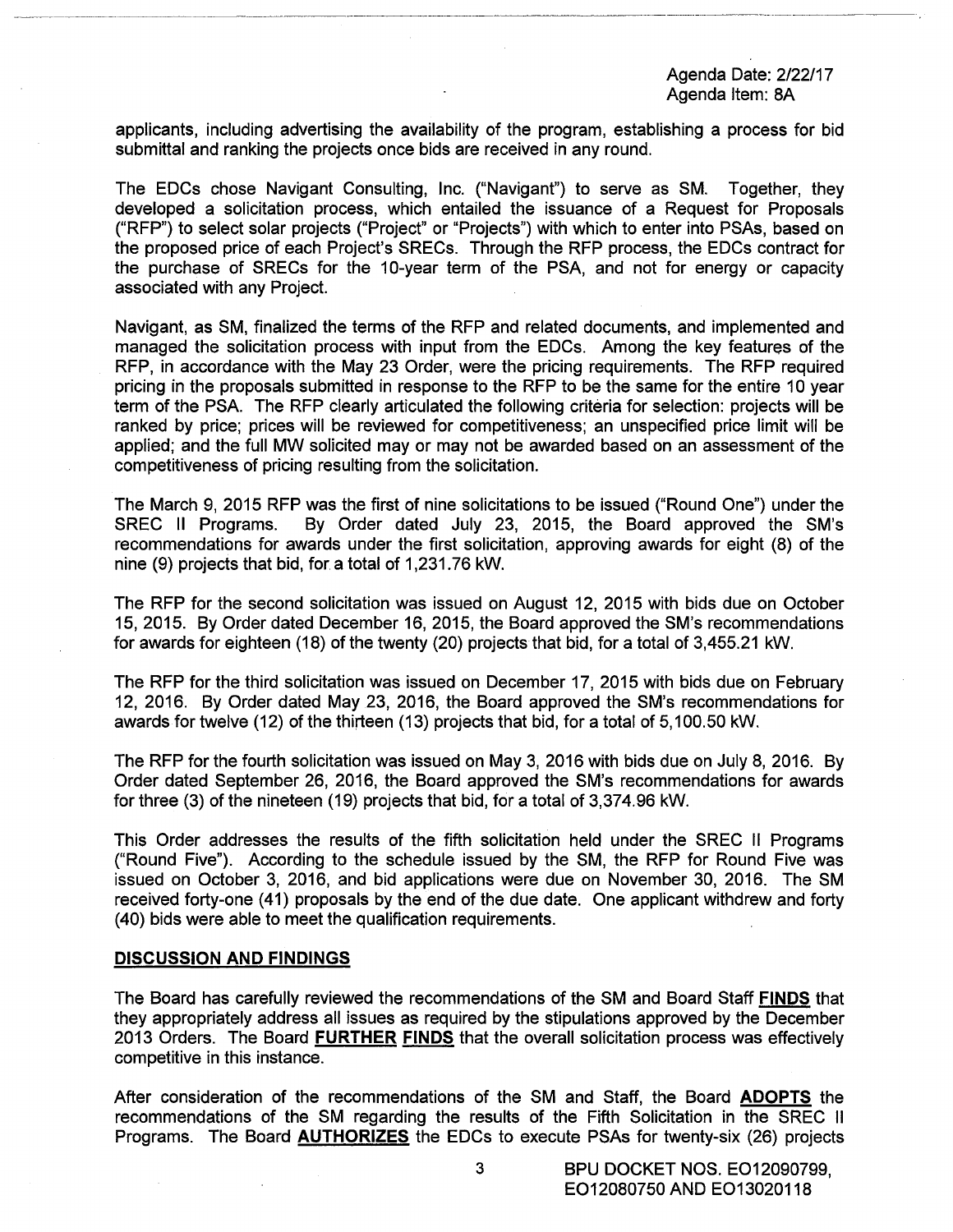with SREC prices deemed competitive. The Board **AUTHORIZES** the SM's proposed implementation of the fifth solicitation in the SREC II Programs including the revised schedule.

The results of the Fifth Solicitation, therefore, are as follows:

## **Segment 1. Residential & Small Commercial (50 kW and below):**

- 29 bids were received, totaling 552.43 kW
- 19 bid awards were made, totaling 271.72 kW
- 9 bids were rejected because the pricing was found not to be competitive
- 1 bid was withdrawn after submission
- The simple average price per SREC in Segment 1 was \$165.00

## **Segment 2. Residential & Small Commercial (Greater than 50 kW to 2 MW):**

- 12 bids were received, totaling 3,396.92 kW
- 7 bid awards were made, totaling 1, 730.48 kW
- 5 bids were rejected because the pricing was found not to be competitive
- The simple average accepted price was \$168.24 per SREC

## **Segment 3. Subsection t. Landfills, Brownfields, or Areas of Historic Fill (Up to 5.2 MW):**

• No bids were received

The effective date of this Order is March 4, 2017.

DATED:

BOARD OF PUBLIC UTILITIES

BY: RICHARD S. MRÓZ

PRESIDENT

 $\checkmark$  $/12/1642$ 

JOSEPH L. FIORDALISO **COMMISSIONER** 

**COMMISSIONER** DÌANNE SƠLOMON

RÉNE KIM **SECRETARY** 

**ASBURY** 

ATTEST:

MARY *ANNA* 

**COMMISSIONER** 

UPENDRA J. CHIVUKULA **COMMISSIONER** 

I HEREBY CERTIFY that the within document is a true copy of the original in the files of the Board of Public utllltles

*Ol.L.+cJ* 

BPU DOCKET NOS. E012090799, E012080750 AND E013020118

4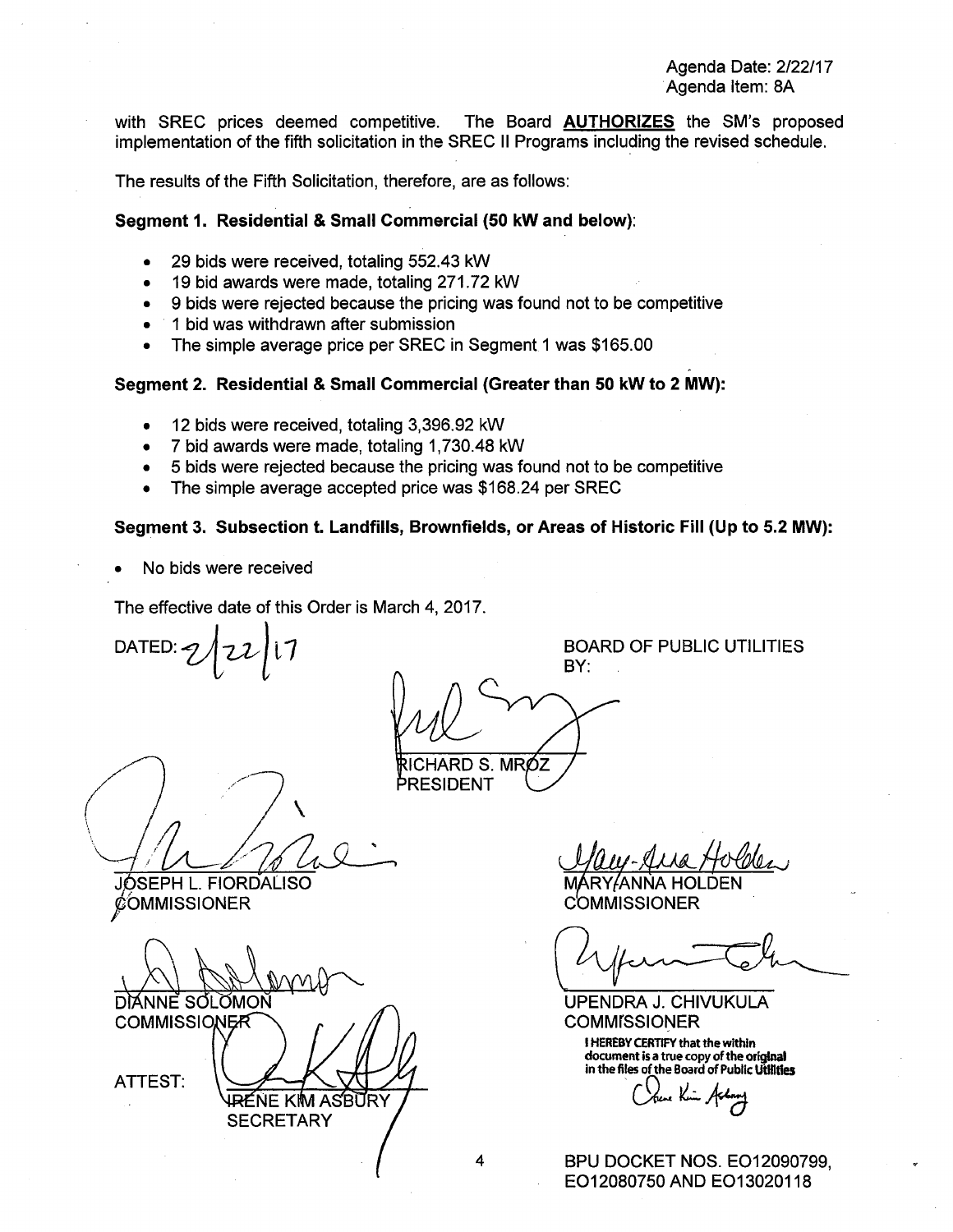In the Matter of the Verified Petition of Atlantic City Electric Company Concerning a Proposal for an Extended SREC-Based Financing Program Under N.J.S.A. 48:3-98.1 ("SREC II"); In the Matter of the Verified Petition of Jersey Central Power & Light Company Concerning a Proposal for an SREC-Based Financing Program Under N.J.S.A. 48:3-98.1 {"SREC II"); In the Matter of the Verified Petition of Rockland Electric Company Concerning a Proposal for an SREC-Based Financing Program Under N.J.S.A. 48:3-98.1 ("SREC II")

### Docket Nos. E012090799, E012080750, E013020118

### SERVICE LIST

Philip J. Passanante, Esq. Associate General Counsel Atlantic City Electric Company 92DC42 Post Office Box 6066 Newark, DE 19714-6066

Gregory Eisenstark Windels Marx Lane & Mittendorf, LLP on Irene.asbury@bpu.nj.gov behalf of JCP&L 120 Albany Street Plaza, 6<sup>th</sup> Fl New Brunswick, NJ 08901

John L. Carley, Esq. Assistant General Counsel Consolidated Edison Company of New York, Inc. Law Department Room 1815S 4 Irving Place New York, NY 10003

James C. Meyer, Esq. Riker Danzig Scherer Hyland & Perretti LLP Headquarters Plaza One Speedwell Avenue Post Office Box 1981 Morristown, NJ 07962-8464

Donald Kennedy, Director Customer Energy Services Orange and Rockland Utilities, Inc. 390 West Route 59 Spring Valley, New York 10977

Dan Bradley, Director **Navigant** 98 San Jacinto Blvd, Suite 900 Austin, TX 78737

#### Board of Public Utilities

44 South Clinton Avenue, 3<sup>rd</sup> Floor, Suite 314 Post Office Box 350 Trenton, NJ 08625-0350

Irene Kim Asbury, Esq. Secretary of the Board

Secil Uztetik Onat, Executive Director Division of Economic Development and Emerging Issues Secil.onat@bpu.nj.gov

Marisa Slaten, Esq. Division of Economic Development and Emerging Issues Marisa.slaten@bpu. nj.gov

Benjamin Scott Hunter Division of Economic Development and Emerging Issues Scott.hunter@bpu.nj.gov

Allison E. Mitchell, AAI Division of Economic Development and Emerging Issues Allison.mitchell@bpu.nj.gov

Thomas Walker, Director Division of Energy Thomas. walker@bpu. nj.gov

Stacy Peterson, Deputy Director Division of Energy Stacy.peterson@bpu.nj.gov